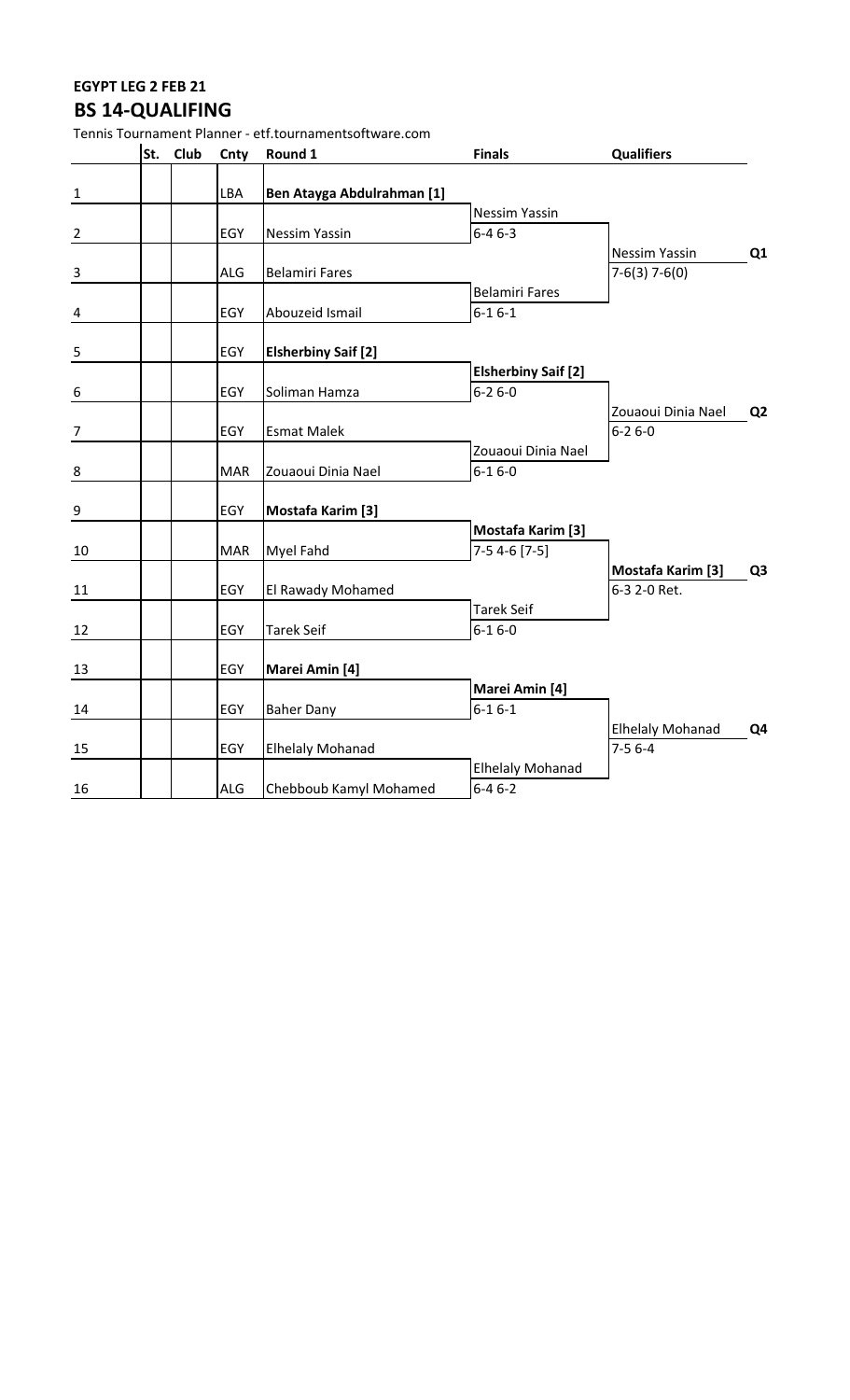### **EGYPT LEG 2 FEB 21**

**BS 14-Main Draw** Trum = Tennis<br>
International Planner - etf.tournamentsoftware.com<br>
St. Chty Round 1 **St. Cnty Round 1 Round 2 Quarterfinals Semifinals Final Winner**  1 EGY **Reda Ezza Eyad [1] Reda Ezza Eyad [1]**  2 EGY Abouelenein Hamza **Reda Ezza Eyad [1]**  3 WC MAR Cherkaoui Mehdi Cherkaoui Mehdi 4 EGY Amer Hassan **Reda Ezza Eyad [1]**  5 EGY Ehab Marwan 6-0 Ret. Elsalawy Karim 6 WC EGY Elsalawy Karim 5-7 7-5 [10-8] Elhelaly Mohanad<br>7-6(3) 6-1 7 Q EGY Elhelaly Mohanad Elhelaly Mohanad<br>6-3 Ret. 8 **EGY Soliman Ali** [8] **Reda Ezza Eyad [1] 9 EGY Tarek Abbes Mohamed [4] Tarek Abbes Mohamed [4]**  10 EGY Harb Mostafa **Tarek Abbes Mohamed [4]**  11 | Q | EGY | Mostafa Karim | Mostafa Karim | 1-6 6-3 [10-7] 12 **EGY El-Hamamy Mohamed Rosa Edilson Jose De Arau [5]**  13 ALG Meghari Yacine Farghaly Bahgat<br>6-2 6-3 14 EGY Farghaly Bahgat **Rosa Edilson Jose De Arau [5]**  15 EGY Abass Amr **6-0 6-0 6-0 EGY Abass Amr** 6-0 6-0 **Rosa Edilson Jose De Arau [5]** 16 **MOZ Rosa Edilson Jose De Arau [5] Missoum Ali [2] 17** EGY **Mostafa Seifeldeen [7] Mostafa Seifeldeen [7]**  18 LL EGY Elsherbiny Saif **Mostafa Seifeldeen [7]**  19 WC ALG Ghouli Nacer Abdelmohaymen 7-5 6-4 Ghouli Nacer Abdelmohaymen 20 EGY Youssef Youssef **Ahmad Wageh Yassin [3]**  21 Q MAR Zouaoui Dinia Nael Zouaoui Dinia Nael 22 EGY Edward Jonathan **Ahmad Wageh Yassin [3]**  23 WC EGY Ramy Hassen Ibrahim **6-2 6-3**<br> **Ahmad Wageh Yassin [3] Ahmad Wageh Yassin [3] 24** EGY **Ahmad Wageh Yassin [3] Missoum Ali [2]**  25 EGY **Cherif Elnomrosy [6]** 7-5 6-0 **Cherif Elnomrosy [6]**  26 MOZ Sigauque Eric Patric Benedict **Cherif Elnomrosy [6]**  27 Q EGY Nessim Yassin 6-3 6-3 Nessim Yassin<br>6-1 6-0 28 EGY El-Gendy Zeyad **Missoum Ali [2]**  29 EGY Bebars Karim 6-1 6-0 EGY Bebars Karim 6-1 6-0 EGY BEBAR 6-1 6-0 EGY BEBAR 6-1 6-0 EGY BEBAR 6-1 6-0 EGY BEBAR 6-1 6-0 EGY BEBAR 6-1 6-0 EGY BEBAR 6-1 6-0 EGY BEBAR 6-1 6-0 EGY BEBAR 6-1 6-0 EGY BEBAR 6-1 6-0 EGY BEB Elaraby Hashem<br>6-1 6-1 30 EGY Elaraby Hashem **Missoum Ali [2]**  31 EGY Tarek Ismail **Missoum Ali [2]**<br>6-1 6-0 32 MAR **Missoum Ali [2]** 6-1 6-0 **Position 3-4 Rosa Edilson Jose De Arau [5] Ahmad Wageh Yassin [3]**<br>4-1 2-4 [10-4] **Ahmad Wageh Yassin [3] BS 14 - Position 5-16 St. Cnty Round 1 Round 2 Quarterfinals Semifinals Final Winner**  Position 5-8 **Elhelaly Mohanad Tarek Abbes Mohamed [4]**<br>0-4 5-4(2) [10-8] **Tarek Abbes Mohamed [4] Tarek Abbes Mohamed [4] Mostafa Seifeldeen [7] Cherif Elnomrosy [6] Cherif Elnomrosy** [6] **Position 7-8** Elhelaly Mohanad Elhelaly Mohanad Bye **Position 9-16** Cherkaoui Mehdi

|                            | Cherkaoui Mehdi            |                            |                            |
|----------------------------|----------------------------|----------------------------|----------------------------|
| Elsalawy Karim             | w.o.                       |                            |                            |
|                            |                            | Cherkaoui Mehdi            |                            |
| Mostafa Karim              |                            | $4 - 04 - 1$               |                            |
|                            | <b>Farghaly Bahgat</b>     |                            |                            |
| <b>Farghaly Bahgat</b>     | $3-1$ Ret.                 |                            |                            |
|                            |                            |                            | Elaraby Hashem             |
| Ghouli Nacer Abdelmohaymen |                            |                            | w.o.                       |
|                            | Zouaoui Dinia Nael         |                            |                            |
| Zouaoui Dinia Nael         | $4 - 05 - 3$               |                            |                            |
|                            |                            | Elaraby Hashem             |                            |
| Nessim Yassin              |                            | 1-4 5-3 [10-6]             |                            |
|                            | Elaraby Hashem             |                            |                            |
| Elaraby Hashem             | w.o.                       |                            |                            |
|                            |                            |                            |                            |
|                            | Position 11-12             | <b>Farghaly Bahgat</b>     |                            |
|                            |                            |                            | Zouaoui Dinia Nael         |
|                            |                            | Zouaoui Dinia Nael         | w.o.                       |
|                            |                            |                            |                            |
| Position 13-16             | Elsalawy Karim             |                            |                            |
|                            |                            | Mostafa Karim              |                            |
|                            | Mostafa Karim              | w.o.                       |                            |
|                            |                            |                            | Ghouli Nacer Abdelmohaymen |
|                            | Ghouli Nacer Abdelmohaymen |                            | w.o.                       |
|                            |                            | Ghouli Nacer Abdelmohaymen |                            |
|                            | Nessim Yassin              | w.o.                       |                            |
|                            |                            |                            |                            |
|                            | Position 15-16             | Bye                        |                            |
|                            |                            |                            |                            |
|                            |                            | Bye                        |                            |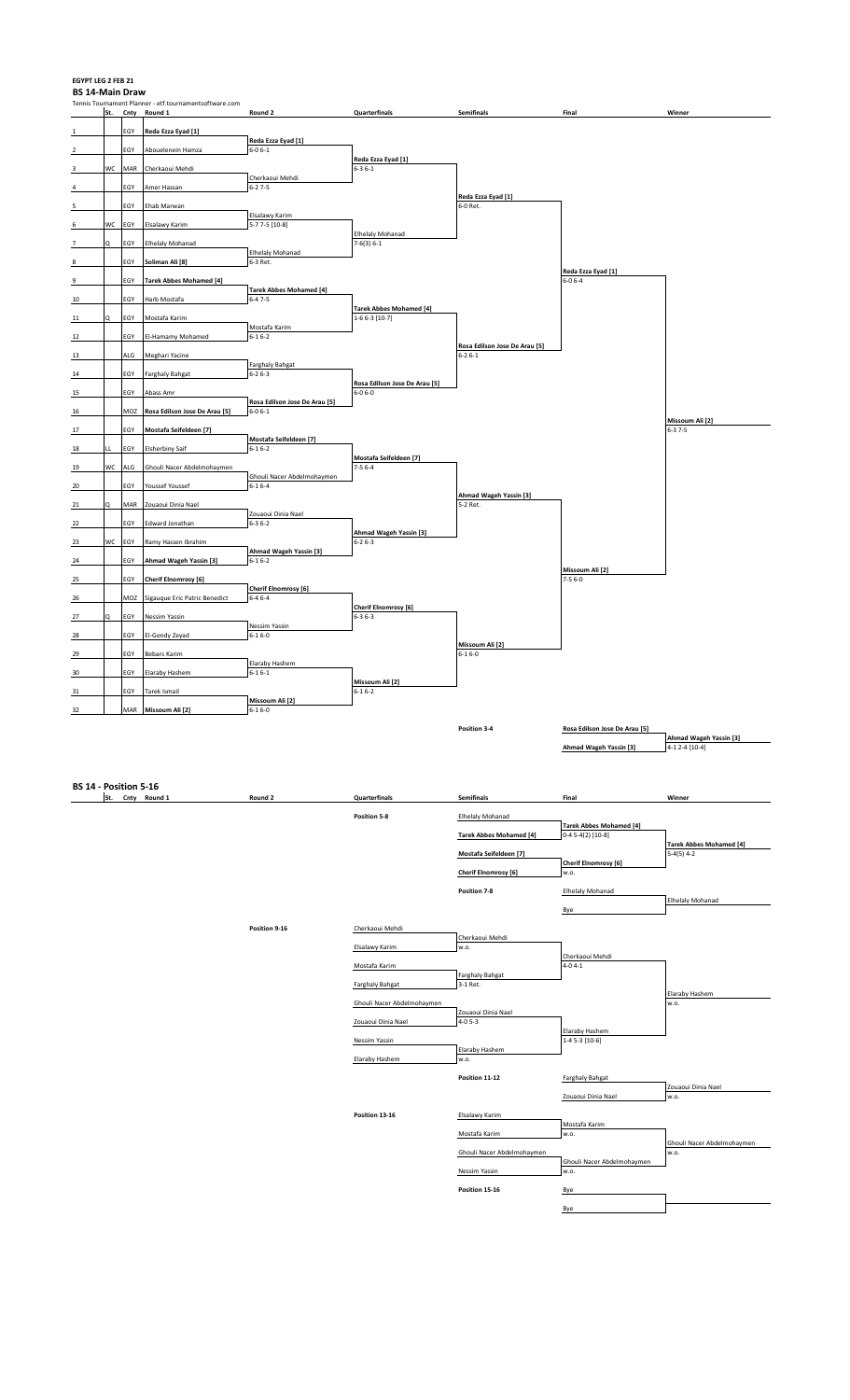# **BS 14 - Position 17-32**<br>**St.** Cnty Round 1

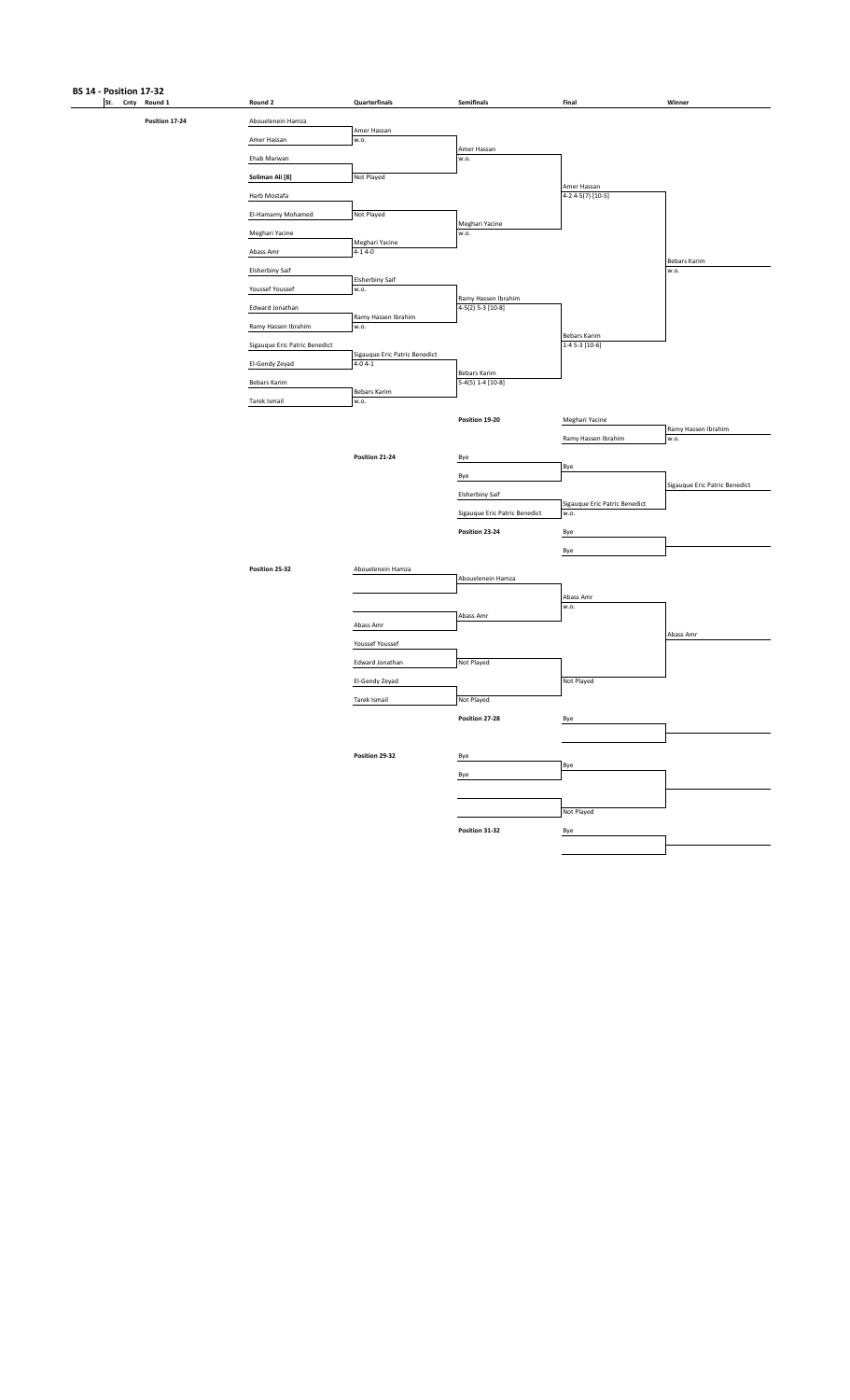#### **EGYPT LEG 2 FEB 21 BD 14-Main Draw**

|                |            | Tennis Tournament Planner - etf.tournamentsoftware.com |                               |                                      |                                      |                 |
|----------------|------------|--------------------------------------------------------|-------------------------------|--------------------------------------|--------------------------------------|-----------------|
|                | St. Cnty   | Round 1                                                | Quarterfinals                 | <b>Semifinals</b>                    | Final                                | Winner          |
|                | EGY        | Cherif Elnomrosy [1]                                   |                               |                                      |                                      |                 |
| $\mathbf{1}$   | EGY        | <b>Tarek Abbes Mohamed</b>                             | Amer Hassan                   |                                      |                                      |                 |
|                | EGY        | Amer Hassan                                            | <b>Bebars Karim</b>           |                                      |                                      |                 |
| $\overline{2}$ | EGY        | <b>Bebars Karim</b>                                    | 7-5 2-6 [11-9]                | Amer Hassan                          |                                      |                 |
|                | EGY        | Abouzeid Ismail                                        |                               | Bebars Karim                         |                                      |                 |
| 3              | EGY        | El-Gendy Zeyad                                         | Myel Fahd                     | 5-7 6-4 [10-4]                       |                                      |                 |
|                | <b>MAR</b> | Myel Fahd                                              | Zouaoui Dinia Nael            |                                      |                                      |                 |
|                |            |                                                        |                               |                                      |                                      |                 |
| 4              | <b>MAR</b> | Zouaoui Dinia Nael                                     | $6 - 06 - 0$                  |                                      | Rosa Edilson Jose De Arau [3]        |                 |
|                | MOZ        | Rosa Edilson Jose De Arau [3]                          |                               |                                      | <b>Sigauque Eric Patric Benedict</b> |                 |
|                |            |                                                        |                               |                                      |                                      |                 |
| 5              | MOZ        | Sigauque Eric Patric Benedict                          | Rosa Edilson Jose De Arau [3] |                                      | $6 - 37 - 5$                         |                 |
|                | EGY        | <b>Elsherbiny Saif</b>                                 | Sigauque Eric Patric Benedict |                                      |                                      |                 |
|                |            |                                                        |                               |                                      |                                      |                 |
| 6              | EGY        | <b>Nessim Yassin</b>                                   | $6 - 36 - 1$                  | Rosa Edilson Jose De Arau [3]        |                                      |                 |
|                | ALG        | Ghouli Nacer Abdelmohaymen                             |                               | <b>Sigauque Eric Patric Benedict</b> |                                      |                 |
| $\overline{7}$ | ALG        | Meghari Yacine                                         | <b>Elhelaly Mohanad</b>       | $6 - 46 - 0$                         |                                      |                 |
|                | EGY        | <b>Elhelaly Mohanad</b>                                | Ramy Hassen Ibrahim           |                                      |                                      |                 |
| 8              | EGY        | Ramy Hassen Ibrahim                                    | $6-25-7$ [13-11]              |                                      |                                      | Cherkaoui Mehdi |
|                | <b>MAR</b> | Cherkaoui Mehdi                                        |                               |                                      |                                      | Missoum Ali     |
| 9              | <b>MAR</b> | Missoum Ali                                            | Cherkaoui Mehdi               |                                      |                                      | $6 - 36 - 4$    |
|                | EGY        | Mostafa Karim                                          | Missoum Ali                   |                                      |                                      |                 |
| 10             | EGY        | Tarek Ismail                                           | $6 - 36 - 1$                  | Cherkaoui Mehdi                      |                                      |                 |
|                | EGY        | Harb Mostafa                                           |                               | Missoum Ali                          |                                      |                 |
| 11             | EGY        | Youssef Youssef                                        | Ehab Marwan [4]               | $6 - 16 - 1$                         |                                      |                 |
|                | EGY        | Ehab Marwan [4]                                        | <b>Elaraby Hashem</b>         |                                      |                                      |                 |
| 12             | EGY        | <b>Elaraby Hashem</b>                                  | 3-6 6-2 [10-8]                |                                      | Cherkaoui Mehdi                      |                 |
|                | EGY        | Abouelenein Hamza                                      |                               |                                      | Missoum Ali                          |                 |
| 13             | LBA        | Ben Atayga Abdulrahman                                 | El-Hamamy Mohamed             |                                      | $6 - 06 - 1$                         |                 |
|                | EGY        | El-Hamamy Mohamed                                      | <b>Farghaly Bahgat</b>        |                                      |                                      |                 |
| 14             | EGY        | <b>Farghaly Bahgat</b>                                 | $6 - 06 - 4$                  | Ahmad Wageh Yassin [2]               |                                      |                 |
|                | EGY        | Abass Amr                                              |                               | Soliman Ali                          |                                      |                 |
| 15             | EGY        | Soliman Hamza                                          | Ahmad Wageh Yassin [2]        | $6 - 16 - 4$                         |                                      |                 |
|                | EGY        | Ahmad Wageh Yassin [2]                                 | Soliman Ali                   |                                      |                                      |                 |
| 16             | EGY        | Soliman Ali                                            | $6 - 36 - 0$                  |                                      |                                      |                 |
|                |            |                                                        |                               |                                      |                                      |                 |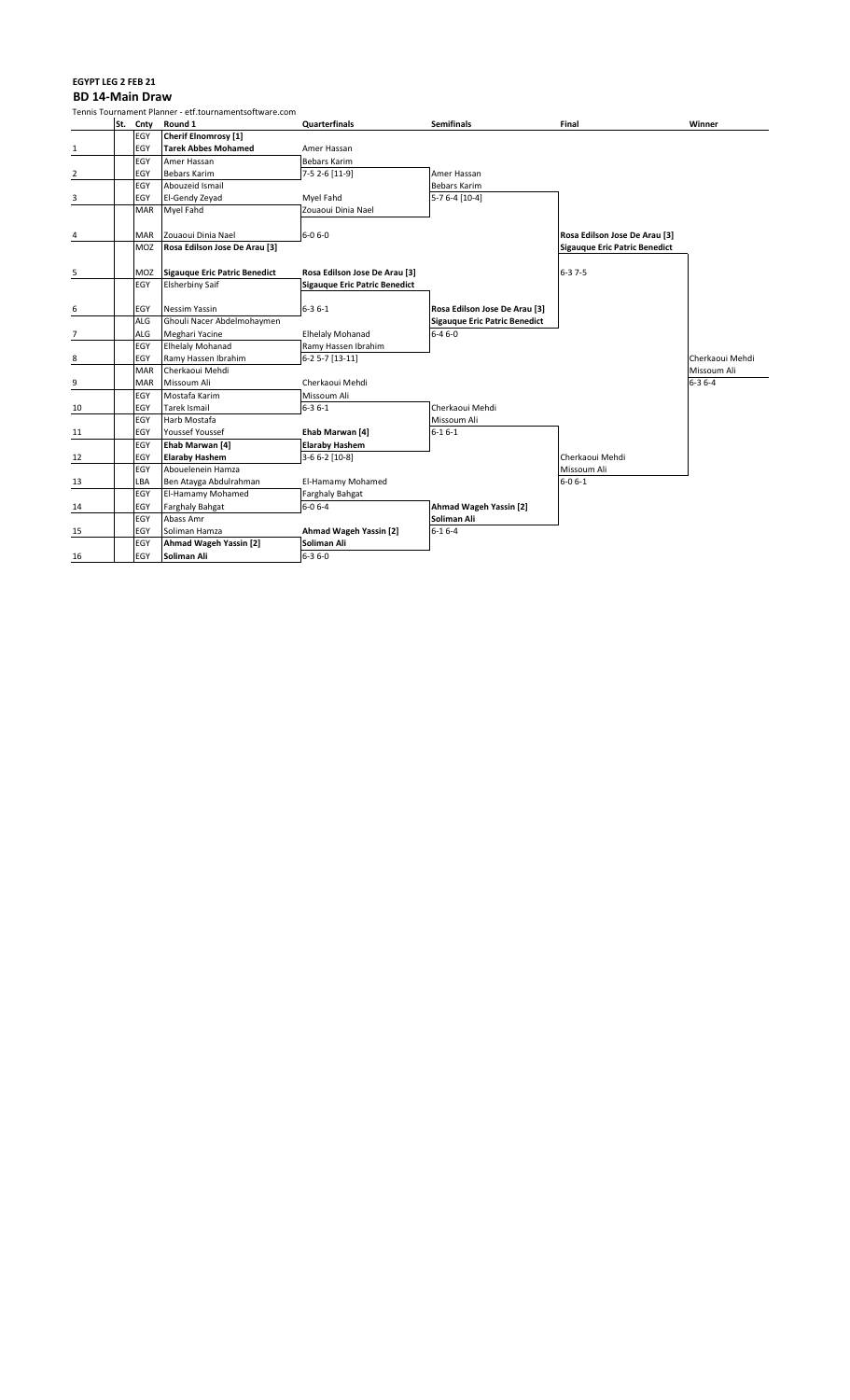### **EGYPT LEG 2 FEB 21 GS 14-QUALIFING**

|                         | St. Club | Cnty       | Round 1                   | <b>Finals</b>              | <b>Qualifiers</b>                          |                |
|-------------------------|----------|------------|---------------------------|----------------------------|--------------------------------------------|----------------|
| $\mathbf{1}$            |          | EGY        | Zeina Elgerby [1]         |                            |                                            |                |
|                         |          |            |                           | Zeina Elgerby [1]          |                                            |                |
| $\overline{2}$          |          | EGY        | Fady Marla                | 3-6 6-2 [11-9]             |                                            |                |
|                         |          |            |                           |                            | Zeina Elgerby [1]                          | Q1             |
| $\mathbf{3}$            |          | EGY        | Kareem Youssef Retaj      |                            | $6 - 26 - 1$                               |                |
|                         |          |            |                           | Kareem Youssef Retaj       |                                            |                |
| $\overline{\mathbf{4}}$ |          | ALG        | Kihal Milad Elamel        | $3-67-6(4)$ [10-5]         |                                            |                |
| 5                       |          | EGY        | Dessouky Sara [2]         |                            |                                            |                |
|                         |          |            |                           | Mohsen Mariam              |                                            |                |
| 6                       |          | EGY        | Mohsen Mariam             | $6 - 36 - 4$               |                                            |                |
| $\overline{7}$          |          | <b>ALG</b> | Iachourane Nora           |                            | Saad Sara Tarek Abdelaziz<br>$6 - 0 6 - 1$ | Q <sub>2</sub> |
|                         |          |            |                           | Saad Sara Tarek Abdelaziz  |                                            |                |
| $\frac{8}{1}$           |          | EGY        | Saad Sara Tarek Abdelaziz | $6 - 0 6 - 0$              |                                            |                |
| $\overline{9}$          |          | EGY        | Gouda Lara [3]            |                            |                                            |                |
|                         |          |            |                           | Amer Sarah                 |                                            |                |
| 10                      |          | EGY        | Amer Sarah                | $6 - 0 6 - 0$              |                                            |                |
|                         |          |            |                           |                            | Hassan Wateen                              | Q <sub>3</sub> |
| 11                      |          | <b>MAR</b> | Sebbar Ghita              |                            | 6-4 4-2 Ret.                               |                |
| 12                      |          | EGY        | Hassan Wateen             | Hassan Wateen<br>$7-56--4$ |                                            |                |
| 13                      |          | EGY        | Eid Haya [4]              |                            |                                            |                |
|                         |          |            |                           | Hani Hanna Leila           |                                            |                |
| 14                      |          | EGY        | Hani Hanna Leila          | $6 - 26 - 0$               |                                            |                |
|                         |          |            |                           |                            | Hani Hanna Leila                           | Q <sub>4</sub> |
| 15                      |          | EGY        | El Hindy Gihan            |                            | $6 - 0 6 - 1$                              |                |
|                         |          |            |                           | Mouchrek Lina              |                                            |                |
| 16                      |          | <b>MAR</b> | Mouchrek Lina             | $6 - 06 - 4$               |                                            |                |

Tennis Tournament Planner - etf.tournamentsoftware.com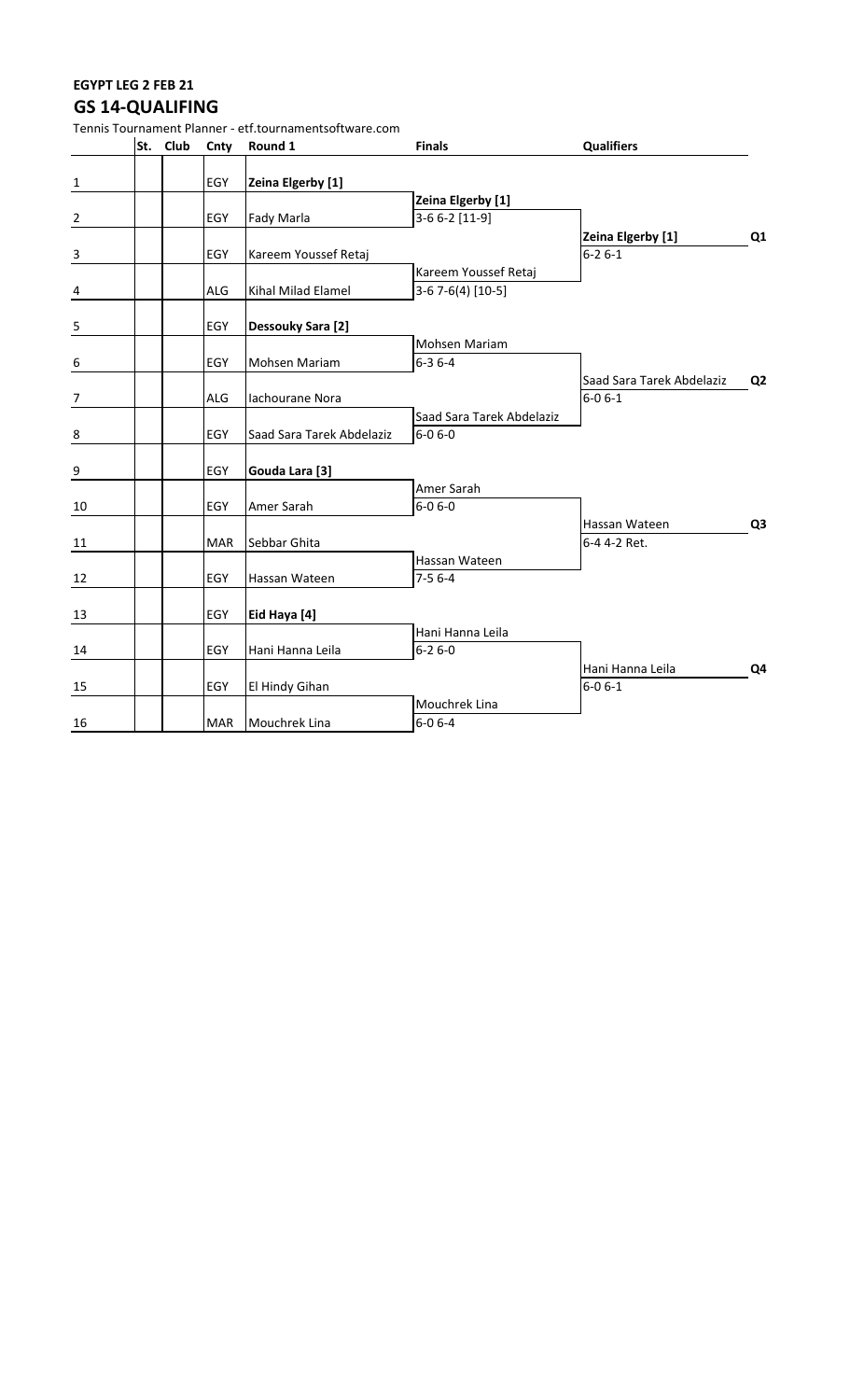**EGYPT LEG 2 FEB 21**

| GS 14-Main Draw |    |                       |                                                                            |                                                       |                                           |                                           |                                        |                              |
|-----------------|----|-----------------------|----------------------------------------------------------------------------|-------------------------------------------------------|-------------------------------------------|-------------------------------------------|----------------------------------------|------------------------------|
|                 |    |                       | Tennis Tournament Planner - etf.tournamentsoftware.com<br>St. Cnty Round 1 | Round 2                                               | Quarterfinals                             | Semifinals                                | Final                                  | Winner                       |
|                 |    |                       |                                                                            |                                                       |                                           |                                           |                                        |                              |
|                 |    |                       | EGY Hassan Asaad Hassan Abdalla Farah [1]                                  |                                                       |                                           |                                           |                                        |                              |
|                 |    | EGY                   | Yasser Rana                                                                | Hassan Asaad Hassan Abdalla Farah [1]<br>$6 - 27 - 5$ |                                           |                                           |                                        |                              |
|                 |    |                       |                                                                            |                                                       | Hassan Asaad Hassan Abdalla Farah [1]     |                                           |                                        |                              |
|                 | WC | $\mathsf{ALG}\xspace$ | Douadi Dyna Alaa                                                           |                                                       | $6 - 46 - 1$                              |                                           |                                        |                              |
|                 |    | EGY                   | Yasser Joudy                                                               | Yasser Joudy<br>$6 - 16 - 2$                          |                                           |                                           |                                        |                              |
|                 |    |                       |                                                                            |                                                       |                                           | Hassan Asaad Hassan Abdalla Farah [1]     |                                        |                              |
|                 |    | EGY                   | Yasser Haya                                                                | Hassan Jailan                                         |                                           | $6 - 16 - 3$                              |                                        |                              |
|                 |    | EGY                   | Hassan Jailan                                                              | 3-6 7-5 [10-7]                                        |                                           |                                           |                                        |                              |
|                 |    | EGY                   | Zeina Elgerby                                                              |                                                       | Hassan Jailan<br>$6 - 16 - 4$             |                                           |                                        |                              |
|                 |    | EGY                   | Abass Menna [6]                                                            | Zeina Elgerby<br>$6 - 26 - 2$                         |                                           |                                           |                                        |                              |
|                 |    |                       |                                                                            |                                                       |                                           |                                           | Hassan Asaad Hassan Abdalla Farah [1]  |                              |
|                 |    | EGY                   | <b>Eltawel Farida [4]</b>                                                  |                                                       |                                           |                                           | $6-7(4) 6-1 [10-5]$                    |                              |
| 10              |    | WC EGY                | Hossam Layla                                                               | Hossam Layla<br>$6 - 36 - 1$                          |                                           |                                           |                                        |                              |
|                 |    | EGY                   | Eltohamy Halla                                                             |                                                       | Eltohamy Halla<br>3-6 6-1 [10-8]          |                                           |                                        |                              |
| 12              | Q  | EGY                   | Hassan Wateen                                                              | Eltohamy Halla<br>$6 - 36 - 3$                        |                                           |                                           |                                        |                              |
|                 |    | EGY                   | <b>Elgendy Jana</b>                                                        |                                                       |                                           | Eltohamy Halla<br>$6 - 17 - 5$            |                                        |                              |
|                 |    |                       |                                                                            | Amr Hana                                              |                                           |                                           |                                        |                              |
| 14<br>15        |    | EGY                   | Amr Hana                                                                   | 6-0 3-0 Ret.                                          | Amr Hana                                  |                                           |                                        |                              |
|                 |    | EGY                   | Radwan Haya                                                                | Habib Habiba Essam [8]                                | $6 - 46 - 2$                              |                                           |                                        |                              |
| 16              |    | EGY                   | Habib Habiba Essam [8]                                                     | $7 - 56 - 4$                                          |                                           |                                           |                                        | Judy Tawela [3]              |
|                 |    | EGY                   | <b>Mohamed El-Gendy Malika [5]</b>                                         | Mohamed El-Gendy Malika [5]                           |                                           |                                           |                                        | $6 - 26 - 3$                 |
| 18              |    | EGY                   | Abdel Aziz Kenzy                                                           | $6 - 06 - 2$                                          | Mostafa Rahaf Emadeldin Abde              |                                           |                                        |                              |
| 19              |    | EGY                   | Mostafa Rahaf Emadeldin Abde                                               |                                                       | $6 - 26 - 0$                              |                                           |                                        |                              |
| 20              | wc | EGY                   | Hossam Yara                                                                | Mostafa Rahaf Emadeldin Abde<br>$4-66-2$ [14-12]      |                                           |                                           |                                        |                              |
|                 |    | EGY                   | Mokhles Hana                                                               |                                                       |                                           | Judy Tawela [3]<br>$6 - 46 - 1$           |                                        |                              |
|                 | O  | EGY                   | Hani Hanna Leila                                                           | Hani Hanna Leila<br>$7-6(2)$ 6-4                      |                                           |                                           |                                        |                              |
| 22              |    |                       |                                                                            |                                                       | Judy Tawela [3]                           |                                           |                                        |                              |
| 23              |    | EGY                   | Ahmed Noureldine Tala                                                      | Judy Tawela [3]                                       | $6 - 16 - 0$                              |                                           |                                        |                              |
| 24              |    | EGY                   | Judy Tawela [3]                                                            | $6 - 16 - 1$                                          |                                           |                                           | Judy Tawela [3]                        |                              |
| 25              |    | EGY                   | Elmashad Jina [7]                                                          | Saad Sara Tarek Abdelaziz                             |                                           |                                           | $6 - 16 - 2$                           |                              |
| 26              |    | EGY                   | Saad Sara Tarek Abdelaziz                                                  | $6 - 06 - 0$                                          |                                           |                                           |                                        |                              |
| 27              |    | EGY                   | Malak Elsaadany                                                            |                                                       | Saad Sara Tarek Abdelaziz<br>$6 - 46 - 3$ |                                           |                                        |                              |
| $28\,$          |    | EGY                   | <b>Elbialy Laila</b>                                                       | Malak Elsaadany<br>$6 - 36 - 3$                       |                                           |                                           |                                        |                              |
| 29              |    | EGY                   | Mamoun Malk                                                                |                                                       |                                           | Saad Sara Tarek Abdelaziz<br>$6 - 26 - 1$ |                                        |                              |
| 30              |    | WC MAR                | Achouri Wassila                                                            | Achouri Wassila<br>$6 - 46 - 0$                       |                                           |                                           |                                        |                              |
| 31              |    | EGY                   | Sharaky Farida                                                             |                                                       | Achouri Wassila<br>4-6 7-5 [10-8]         |                                           |                                        |                              |
|                 |    |                       |                                                                            | Hosam Dareen [2]                                      |                                           |                                           |                                        |                              |
| 32              |    | EGY                   | Hosam Dareen [2]                                                           | 6-4 3-6 [10-7]                                        |                                           |                                           |                                        |                              |
|                 |    |                       |                                                                            |                                                       |                                           | Position 3-4                              | Eltohamy Halla                         | Eltohamy Halla               |
|                 |    |                       |                                                                            |                                                       |                                           |                                           | Saad Sara Tarek Abdelaziz              | $4-25-4(2)$                  |
|                 |    |                       |                                                                            |                                                       |                                           |                                           |                                        |                              |
|                 |    | GS 14 - Position 5-16 |                                                                            |                                                       |                                           |                                           |                                        |                              |
|                 |    |                       | St. Cnty Round 1                                                           | Round 2                                               | Quarterfinals                             | Semifinals                                | Final                                  | Winner                       |
|                 |    |                       |                                                                            |                                                       | Position 5-8                              | Hassan Jailan                             | Amr Hana                               |                              |
|                 |    |                       |                                                                            |                                                       |                                           | Amr Hana                                  | 1-4 4-2 [11-9]                         |                              |
|                 |    |                       |                                                                            |                                                       |                                           |                                           |                                        | Mostafa Rahaf Emadeldin Abde |
|                 |    |                       |                                                                            |                                                       |                                           | Mostafa Rahaf Emadeldin Abde              | Mostafa Rahaf Emadeldin Abde           | $4 - 14 - 0$                 |
|                 |    |                       |                                                                            |                                                       |                                           | Achouri Wassila                           | $4 - 14 - 0$                           |                              |
|                 |    |                       |                                                                            |                                                       |                                           | Position 7-8                              | Hassan Jailan                          | Hassan Jailan                |
|                 |    |                       |                                                                            |                                                       |                                           |                                           | Achouri Wassila                        | 2-0 Ret.                     |
|                 |    |                       |                                                                            | Position 9-16                                         | Yasser Joudy                              |                                           |                                        |                              |
|                 |    |                       |                                                                            |                                                       | Zeina Elgerby                             | Yasser Joudy<br>$4-25-4(4)$               |                                        |                              |
|                 |    |                       |                                                                            |                                                       | Hossam Layla                              |                                           | Habib Habiba Essam [8]<br>$4 - 24 - 2$ |                              |
|                 |    |                       |                                                                            |                                                       | Habib Habiba Essam [8]                    | Habib Habiba Essam [8]<br>w.o.            |                                        |                              |
|                 |    |                       |                                                                            |                                                       |                                           |                                           |                                        | Habib Habiba Essam [8]       |
|                 |    |                       |                                                                            |                                                       | Mohamed El-Gendy Malika [5]               | Hani Hanna Leila                          |                                        | w.o.                         |
|                 |    |                       |                                                                            |                                                       | Hani Hanna Leila                          | w.o.                                      | Hosam Dareen [2]                       |                              |
|                 |    |                       |                                                                            |                                                       | Malak Elsaadany                           | Hosam Dareen [2]                          | $4 - 14 - 1$                           |                              |
|                 |    |                       |                                                                            |                                                       | Hosam Dareen [2]                          | 4-2 2-4 [10-5]                            |                                        |                              |
|                 |    |                       |                                                                            |                                                       |                                           | Position 11-12                            | Yasser Joudy                           |                              |
|                 |    |                       |                                                                            |                                                       |                                           |                                           | Hani Hanna Leila                       | Not Played                   |
|                 |    |                       |                                                                            |                                                       | Position 13-16                            | Zeina Elgerby                             |                                        |                              |
|                 |    |                       |                                                                            |                                                       |                                           |                                           |                                        |                              |

**Position 15-16** 

Zeina Elgerby Bye

**Mohamed El-Gendy Malika [5]**  Malak Elsaadany Malak Elsaadany w.o.

 $\frac{\text{Bye}}{\text{Bye}}$ 

 $\mathbf{I}$ 

 $\overline{\phantom{0}}$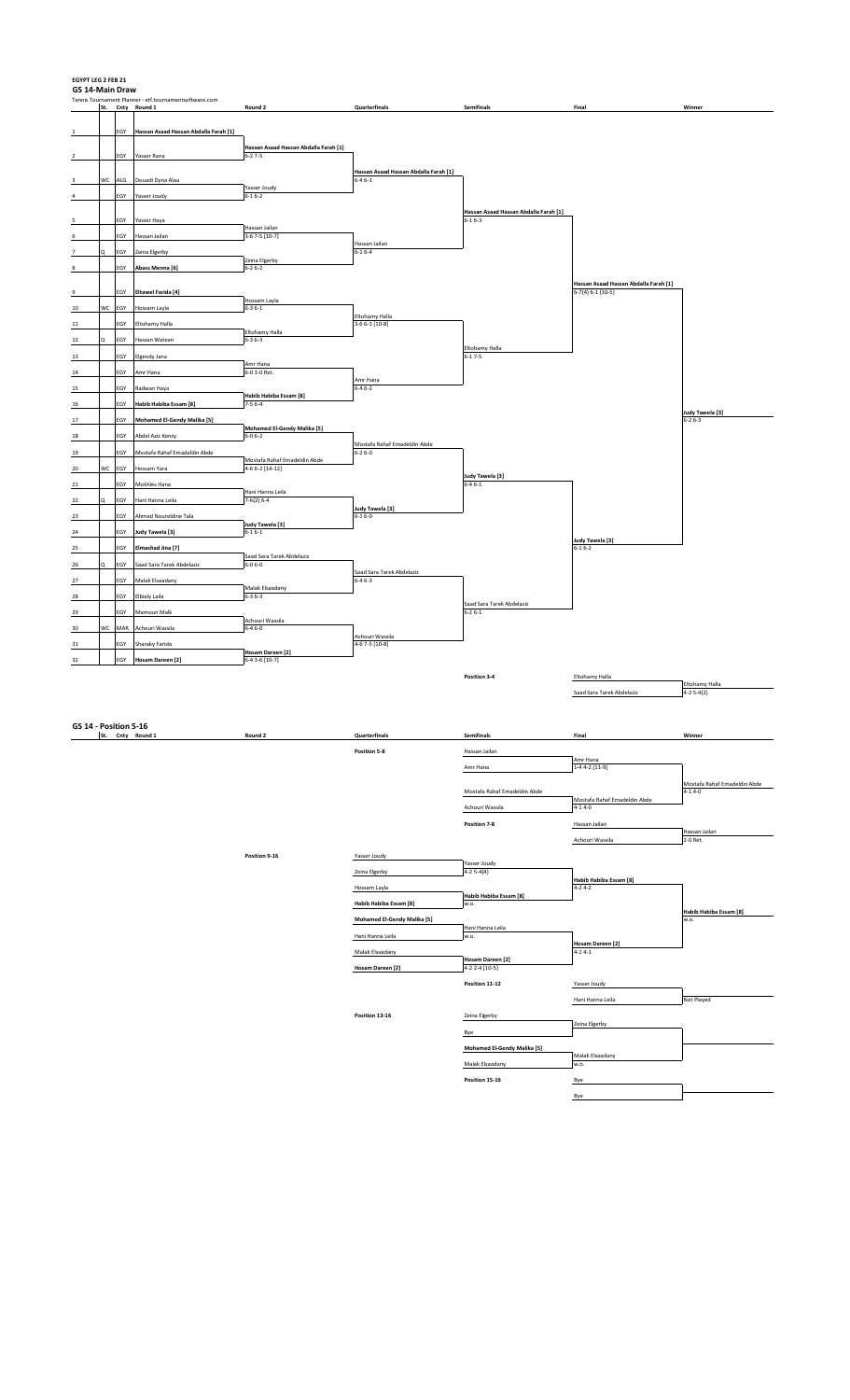## **GS 14 - Position 17-32**<br>**St.** Cnty Round 1

**Position 17-24** 

| Round 2                   |                      | Quarterfinals         | Semifinals                          | Final                                     | Winner                |
|---------------------------|----------------------|-----------------------|-------------------------------------|-------------------------------------------|-----------------------|
| Yasser Rana               |                      |                       |                                     |                                           |                       |
| Douadi Dyna Alaa          | w.o.                 | Douadi Dyna Alaa      |                                     |                                           |                       |
| Yasser Haya               |                      |                       | Yasser Haya<br>$4-1$ $1-4$ $[10-2]$ |                                           |                       |
| Abass Menna [6]           | Yasser Haya          | 4-0 4-5(7) [10-6]     |                                     |                                           |                       |
| <b>Eltawel Farida</b> [4] |                      |                       |                                     | <b>Eltawel Farida [4]</b><br>4-1 2-0 Ret. |                       |
| Hassan Wateen             | 5-4(2) 4-0           | Eltawel Farida [4]    |                                     |                                           |                       |
| Elgendy Jana              |                      |                       | Eltawel Farida [4]<br>w.o.          |                                           |                       |
| Radwan Haya               | Not Played           |                       |                                     |                                           |                       |
|                           |                      |                       |                                     |                                           | Mokhles Hana          |
| Abdel Aziz Kenzy          |                      | Hossam Yara           |                                     |                                           | W.O.                  |
| Hossam Yara               | $4 - 24 - 0$         |                       | Mokhles Hana                        |                                           |                       |
| Mokhles Hana              |                      | Mokhles Hana          | $0-44-2$ [12-10]                    |                                           |                       |
| Ahmed Noureldine Tala     | $4 - 24 - 1$         |                       |                                     | Mokhles Hana                              |                       |
| Elmashad Jina [7]         |                      |                       |                                     | $5-4(4)$ $5-4(4)$                         |                       |
| Elbialy Laila             | w.o.                 | Elmashad Jina [7]     |                                     |                                           |                       |
| Mamoun Malk               |                      |                       | Elmashad Jina [7]<br>w.o.           |                                           |                       |
| Sharaky Farida            | Not Played           |                       |                                     |                                           |                       |
|                           |                      |                       | Position 19-20                      | Yasser Haya                               |                       |
|                           |                      |                       |                                     | Elmashad Jina [7]                         | Yasser Haya<br>w.o.   |
|                           |                      |                       |                                     |                                           |                       |
|                           |                      | Position 21-24        | Douadi Dyna Alaa                    | Douadi Dyna Alaa                          |                       |
|                           |                      |                       | Bye                                 |                                           | Douadi Dyna Alaa      |
|                           |                      |                       | Hossam Yara                         | Hossam Yara                               | w.o.                  |
|                           |                      |                       | Bye                                 |                                           |                       |
|                           |                      |                       | Position 23-24                      | Bye                                       |                       |
|                           |                      |                       |                                     | Bye                                       |                       |
| Position 25-32            | Yasser Rana          |                       |                                     |                                           |                       |
|                           |                      | Abass Menna [6]       | Abass Menna [6]<br>w.o.             |                                           |                       |
|                           |                      | Hassan Wateen         |                                     | Hassan Wateen<br>$4 - 04 - 1$             |                       |
|                           |                      |                       | Hassan Wateen                       |                                           |                       |
|                           |                      | Abdel Aziz Kenzy      |                                     |                                           | Hassan Wateen<br>w.o. |
|                           |                      | Ahmed Noureldine Tala | Abdel Aziz Kenzy<br>$4-2$ $4-2$     |                                           |                       |
|                           |                      |                       |                                     | Abdel Aziz Kenzy                          |                       |
|                           | <b>Elbialy Laila</b> |                       | <b>Elbialy Laila</b>                | w.o.                                      |                       |
|                           |                      |                       |                                     |                                           |                       |
|                           |                      |                       | Position 27-28                      | Abass Menna [6]                           | Abass Menna [6]       |
|                           |                      |                       |                                     | Bye                                       |                       |
|                           |                      | Position 29-32        | Bye                                 |                                           |                       |
|                           |                      |                       | Bye                                 | Thu 2/24/2022, #7, 06                     |                       |
|                           |                      |                       | Ahmed Noureldine Tala               |                                           | Ahmed Noureldine Tala |
|                           |                      |                       | Bye                                 | Ahmed Noureldine Tala                     |                       |
|                           |                      |                       | Position 31-32                      |                                           |                       |
|                           |                      |                       |                                     | Bye                                       |                       |
|                           |                      |                       |                                     |                                           |                       |